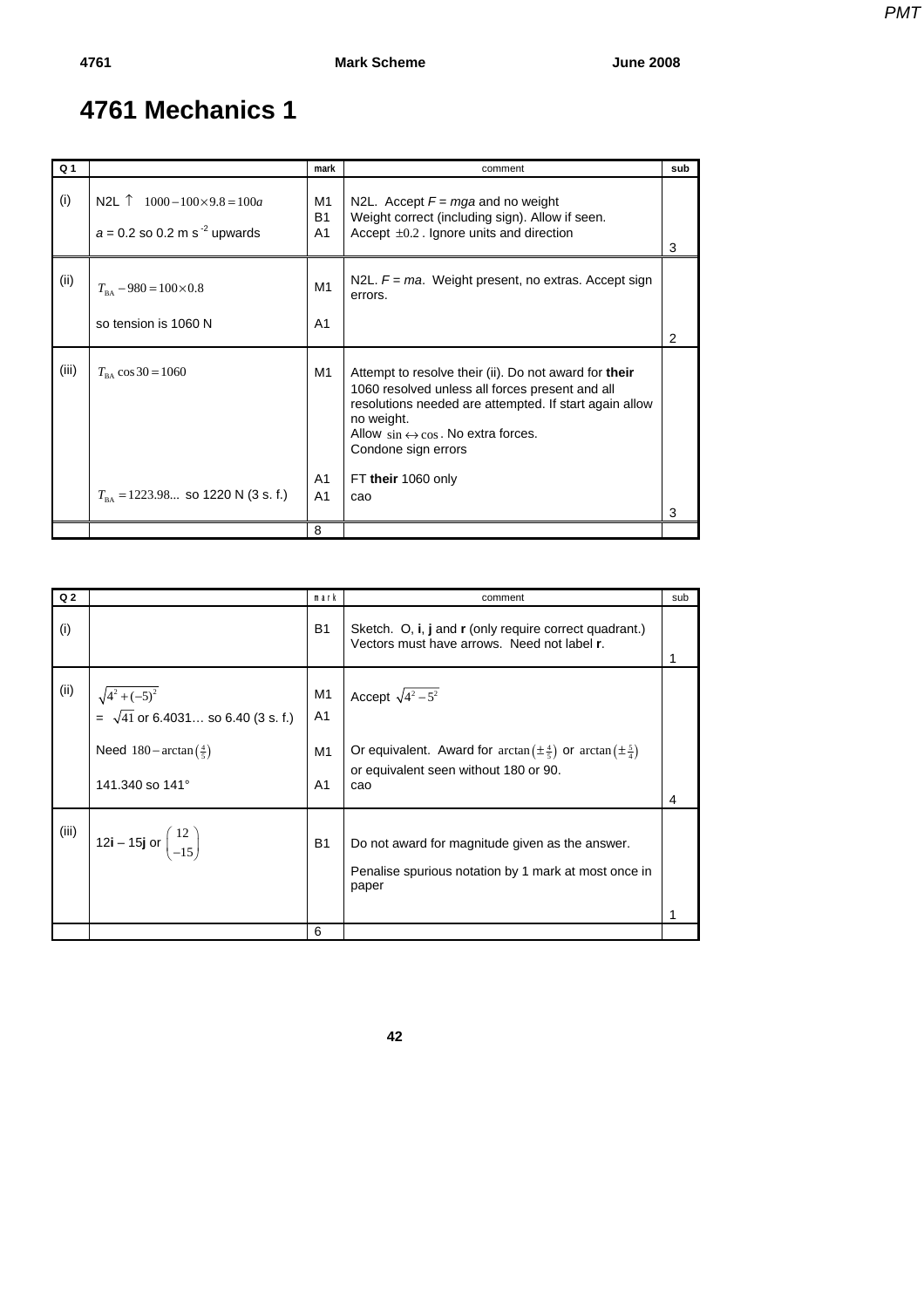## **4761 Mark Scheme June 2008**

| Q <sub>3</sub> |                                                                                                                                                                                                                                                                 | mark                              | comment                                                                                                                                                                                                                                                                                                          | sub |
|----------------|-----------------------------------------------------------------------------------------------------------------------------------------------------------------------------------------------------------------------------------------------------------------|-----------------------------------|------------------------------------------------------------------------------------------------------------------------------------------------------------------------------------------------------------------------------------------------------------------------------------------------------------------|-----|
| (i)            | $\mathbf{F} = 5 \begin{pmatrix} -1 \\ 2 \end{pmatrix} = \begin{pmatrix} -5 \\ 10 \end{pmatrix}$ so $\begin{pmatrix} -5 \\ 10 \end{pmatrix}$ N                                                                                                                   | M1<br>A <sub>1</sub>              | Penalise spurious notation by 1 mark at most once in<br>paper<br>Use of N2L in vector form<br>Ignore units.<br>[Award 2 for answer seen]                                                                                                                                                                         |     |
|                |                                                                                                                                                                                                                                                                 |                                   | [SC1 for $\sqrt{125}$ or equiv seen]                                                                                                                                                                                                                                                                             | 2   |
| (ii)           | $\mathbf{s} = \begin{pmatrix} -2 \\ 3 \end{pmatrix} + 4 \begin{pmatrix} 4 \\ 5 \end{pmatrix} + \frac{1}{2} \times 4^2 \times \begin{pmatrix} -1 \\ 2 \end{pmatrix}$<br>$s = \begin{pmatrix} 6 \\ 39 \end{pmatrix}$ so $\begin{pmatrix} 6 \\ 39 \end{pmatrix}$ m | M1<br>A <sub>1</sub><br><b>B1</b> | Use of $s = t\mathbf{u} + 0.5t^2\mathbf{a}$ or integration of <b>a</b> . Allow $\mathbf{s}_0$<br>omitted. If integrated need to consider <b>v</b> when $t = 0$<br>Correctly evaluated; accept $s_0$ omitted.<br>Correctly adding $s_0$ to a vector (FT). Ignore units.<br>[NB $\binom{8}{36}$ seen scores M1 A1] | 3   |
|                |                                                                                                                                                                                                                                                                 | 5                                 |                                                                                                                                                                                                                                                                                                                  |     |

| $Q_4$ |                                                                                                                                       | mark                                                           | comment                                                                                                                                                                                                                                                                                                                                                            | sub |
|-------|---------------------------------------------------------------------------------------------------------------------------------------|----------------------------------------------------------------|--------------------------------------------------------------------------------------------------------------------------------------------------------------------------------------------------------------------------------------------------------------------------------------------------------------------------------------------------------------------|-----|
| (i)   | The distance travelled by P is<br>$0.5 \times 0.5 \times t^2$<br>The distance travelled by $Q$ is 10t                                 | B <sub>1</sub><br><b>B1</b>                                    | Accept $10t + 125$ if used correctly below.                                                                                                                                                                                                                                                                                                                        | 2   |
| (ii)  | Meet when $0.25t^2 = 125 + 10t$<br>so $t^2 - 40t - 500 = 0$<br>Solving<br>$t = 50$ (or -10)<br>Distance is $0.25 \times 50^2 = 625$ m | M1<br>F <sub>1</sub><br>M1<br>A <sub>1</sub><br>A <sub>1</sub> | Allow their wrong expressions for P and Q distances<br>Allow $\pm$ 125 or 125 omitted<br>Award for <b>their</b> expressions as long as one is<br>quadratic and one linear.<br>Must have 125 with correct sign.<br>Accept any method that yields (smaller) $+$ ve root of<br>their 3 term quadratic<br>cao Allow - ve root not mentioned<br>cao<br>[SC2 400 m seen] | 5   |
|       |                                                                                                                                       | $\overline{7}$                                                 |                                                                                                                                                                                                                                                                                                                                                                    |     |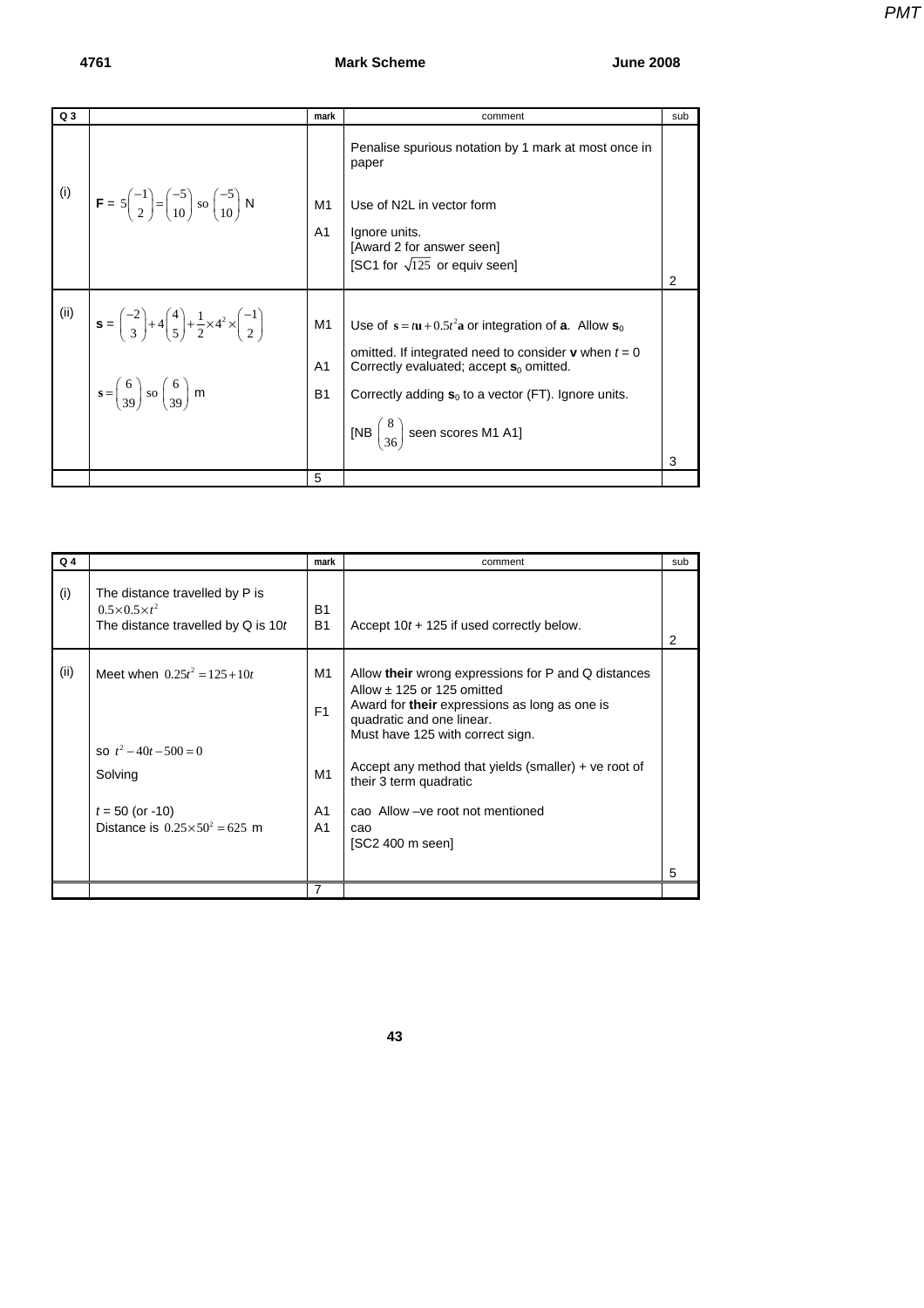## **4761 Mark Scheme June 2008**

| Q <sub>5</sub> |                                  | mark           | comment                                           | sub |
|----------------|----------------------------------|----------------|---------------------------------------------------|-----|
|                | either                           |                |                                                   |     |
|                | Overall, N2L $\rightarrow$       |                |                                                   |     |
|                | $135 - 9 = (5 + 4)a$             | M1             | Use of N2L. Allow $F = mqa$ but no extra forces.  |     |
|                |                                  |                | Allow 9 omitted.                                  |     |
|                | $a = 14$ so 14 m s <sup>-2</sup> | A <sub>1</sub> |                                                   |     |
|                |                                  |                |                                                   |     |
|                | For A, N2L $\rightarrow$         | M1             | N2L on A or B with correct mass. $F = ma$ . All   |     |
|                | $T - 9 = 4 \times 14$            |                | relevant forces and no extras.                    |     |
|                | so 65 N                          | A1             | cao                                               |     |
|                | or                               |                |                                                   |     |
|                | $135 - T = 5a$                   | M1             | * 1 equation in T and a. Allow sign errors. Allow |     |
|                |                                  |                | $F = mqa$                                         |     |
|                | $T - 9 = 4a$                     | A1             | Both equations correct and consistent             |     |
|                | Solving                          | M1             | Dependent on M <sup>*</sup> solving for T.        |     |
|                | $T = 65$ so 65 N                 | A <sub>1</sub> | cao.                                              |     |
|                |                                  |                |                                                   |     |
|                |                                  | 4              |                                                   |     |

| Q <sub>6</sub> |                                                                                         | mark                 | comment                                                                                                                                                                                                                                              | sub |
|----------------|-----------------------------------------------------------------------------------------|----------------------|------------------------------------------------------------------------------------------------------------------------------------------------------------------------------------------------------------------------------------------------------|-----|
| (i)            | $40 \times 0.6t - 5t^2$                                                                 | M1                   | Use of $s = ut + 0.5at^2$ with $a = \pm 9.8$ , $\pm 10$ .<br>Accept 40 or $40\times0.8$ for 'u'.                                                                                                                                                     |     |
|                | $= 24t - 5t^2$                                                                          | A <sub>1</sub>       | Any form                                                                                                                                                                                                                                             | 2   |
| (ii)           | either<br>Need zero vertical distance<br>so $24t - 5t^2 = 0$<br>so $t = 0$ or $t = 4.8$ | M1<br>A <sub>1</sub> | Equate their y to zero. With fresh start must have<br>correct y.<br>Accept no reference to $t = 0$ and the other root in any                                                                                                                         |     |
|                | or<br>Time to highest point, T                                                          | M1                   | form. FT their $y$ if gives $t > 0$<br>Allow use of $u = 40$ and $40 \times 0.8$ . Award even if half<br>range found.                                                                                                                                |     |
|                | $0 = 40 \times 0.6 - 10T$ so $T = 2.4$ and<br>time of flight is 4.8                     | A <sub>1</sub>       | May be awarded for doubling half range later.                                                                                                                                                                                                        |     |
|                | range is $40 \times 0.8 \times 4.8 = 153.6$                                             | M1                   | Horiz cpt. Accept 0.6 instead of 0.8 only if consistent<br>with expression in (i). FT their t.                                                                                                                                                       |     |
|                | so 154 m (3 s. f.)                                                                      | A <sub>1</sub>       | cao<br>[NB Use of half range or half time to get 76.8<br>$(q = 10)$ or 78.36 $(q = 9.8)$ scores 2<br>[If range formula used:<br>M1 sensible attempt at substitution; allow sin2 $\alpha$<br>wrong<br>B1 sin2 $\alpha$ correct A1 all correct A1 cao] |     |
|                |                                                                                         |                      |                                                                                                                                                                                                                                                      | 4   |
|                |                                                                                         | 6                    |                                                                                                                                                                                                                                                      |     |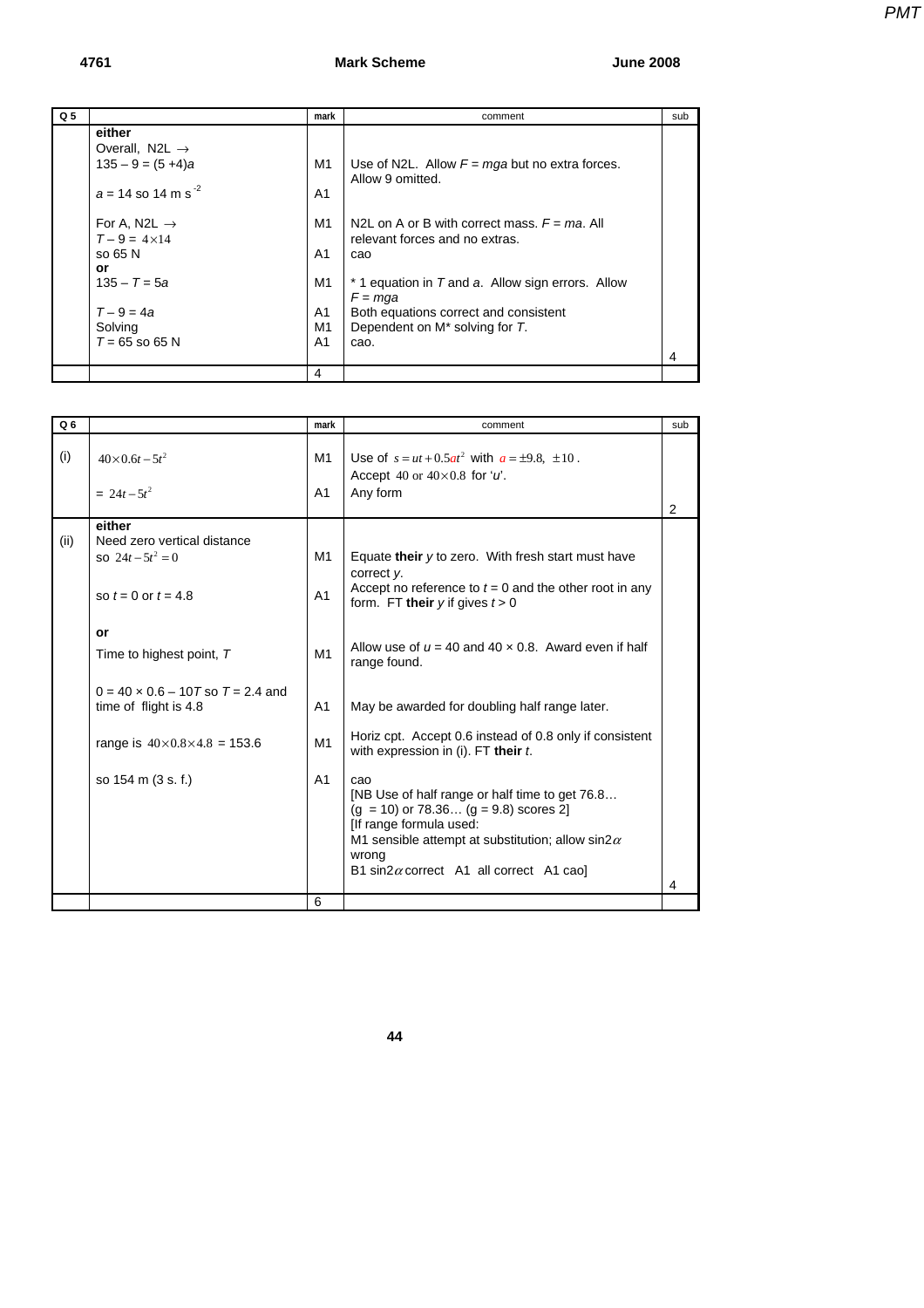| PMT |
|-----|
|     |
|     |
|     |

| Q 7   |                                                                                                                                                                                                                                                                   | mark                                                     | comment                                                                                                                                                                                                                                                                                                                                                                                                                                                                                                                                                                                                | sub            |
|-------|-------------------------------------------------------------------------------------------------------------------------------------------------------------------------------------------------------------------------------------------------------------------|----------------------------------------------------------|--------------------------------------------------------------------------------------------------------------------------------------------------------------------------------------------------------------------------------------------------------------------------------------------------------------------------------------------------------------------------------------------------------------------------------------------------------------------------------------------------------------------------------------------------------------------------------------------------------|----------------|
| (i)   | Continuous string: smooth ring:<br>light string                                                                                                                                                                                                                   | E1<br>F <sub>1</sub>                                     | One reason<br>Another reason                                                                                                                                                                                                                                                                                                                                                                                                                                                                                                                                                                           | $\overline{2}$ |
| (ii)  | Resolve $\leftarrow$ : 60cos $\alpha$ – 60cos $\beta$ = 0<br>(so $\cos \alpha = \cos \beta$ ) and so $\alpha = \beta$                                                                                                                                             | M1<br>E1                                                 | [(ii) and (iii) may be argued using Lami or triangle of<br>forces]<br>Resolution and an equation or equivalent. Accept<br>$s \leftrightarrow c$ . Accept a <i>correct</i> equation seen without<br>method stated.<br>Accept the use of 'T instead of '60'.<br>Shown. Must have stated method (allow $\rightarrow$ seen).                                                                                                                                                                                                                                                                               | 2              |
| (iii) | Resolve 1<br>$2\times 60\times \sin\alpha - 8g = 0$                                                                                                                                                                                                               | M1<br><b>B1</b>                                          | Resolution and an equation. Accept $s \leftrightarrow c$ . Do not<br>award for resolution that cannot give solution (e.g.<br>horizontal)<br>Both strings used (accept use of half weight), seen in<br>an equation                                                                                                                                                                                                                                                                                                                                                                                      |                |
|       | so $\alpha$ = 40.7933 so 40.8° (3 s. f.)                                                                                                                                                                                                                          | <b>B1</b><br>A <sub>1</sub><br>A <sub>1</sub>            | $\sin \alpha$ or equivalent seen in an equation<br>All correct                                                                                                                                                                                                                                                                                                                                                                                                                                                                                                                                         | 5              |
| (iv)  | Resolve $\rightarrow$<br>$10 + T_{\rm oc} \cos 25 - T_{\rm pc} \cos 45 = 0$<br>Resolve<br>$\uparrow T_{\text{PC}} \sin 45 + T_{\text{OC}} \sin 25 - 8g = 0$<br>Solving<br>$T_{\text{CO}}$ = 51.4701 so 51.5 N (3 s. f.)<br>$T_{CP}$ = 80.1120 so 80.1 N (3 s. f.) | M1<br>M1<br>A1<br>M <sub>1</sub><br>A1<br>M1<br>A1<br>F1 | Recognise strings have different tensions.<br>Resolution and an equation. Accept $s \leftrightarrow c$ . No extra<br>forces.<br>All forces present. Allow sign errors.<br>Correct. Any form.<br>Resolution and an equation. Accept $s \leftrightarrow c$ . No extra<br>forces.<br>All forces present. Allow sign errors.<br>Correct. Any form.<br>* A method that leads to at least one solution of a<br>pair of simultaneous equations.<br>cao either tension<br>other tension. Allow FT only if M1* awarded<br>[Scale drawing: 1 <sup>st</sup> M1 then A1, A1 for answers<br>correct<br>to $2$ s.f.] |                |
|       |                                                                                                                                                                                                                                                                   |                                                          |                                                                                                                                                                                                                                                                                                                                                                                                                                                                                                                                                                                                        | 8              |
|       |                                                                                                                                                                                                                                                                   | 17                                                       |                                                                                                                                                                                                                                                                                                                                                                                                                                                                                                                                                                                                        |                |

**45**